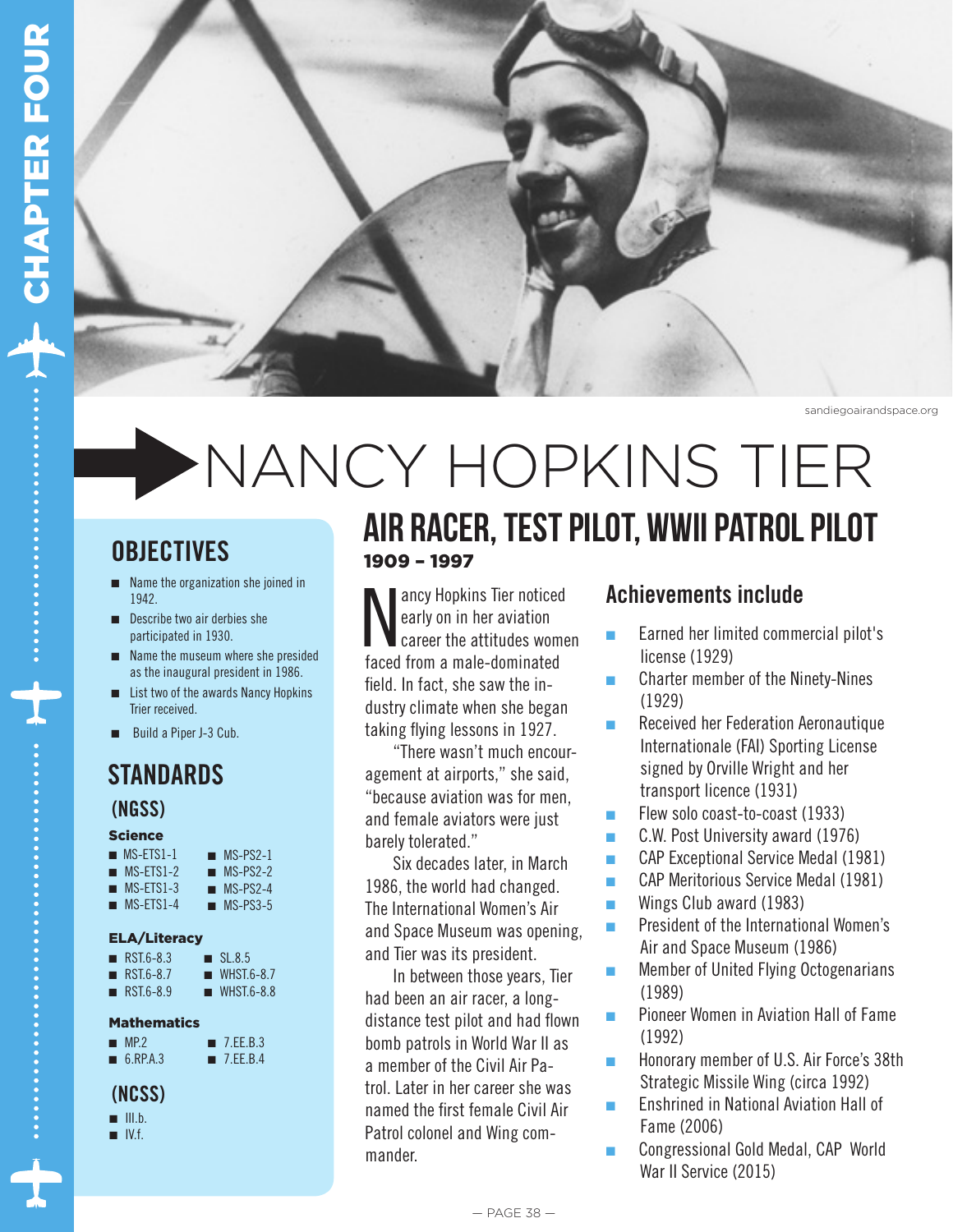



Nancy Hopkins Tier was born May 16, 1909, in Washington, D.C. During her high school years in the 1920s she became passionate about flying. In November 1927, she started flying lessons from Hoover Field in Arlington, Virginia, and earned her commercial license in 1929. In author George Vecsey's book "Getting Off the Ground," she said, "Ever since I was in high school, I had just one determination — to fly. I don't know why either."

When she made her first solo flight she made a perfect cross-wind landing, and the social reporters of the day wrote about her.

As early as 1930, she was an aircraft manufacturing company sales representative for the Viking Flying Boat Company. She began flying in the 5,000-mile Ford Reliability Tour and the 2,000-mile Women's Dixie Derby. She received her FAI (Federation Aeronautique Internationale) Sporting License – signed by Orville Wright – and her transport license in 1931.

By 1930, Henry Ford had proven the automobile was a safe machine for travel, having unveiled, in 1929, the

Model "A" as America's family car. Ford decided to build a "safe" Fordproduced airplane to prove aviation was really safe for everyone to use. The Ford Reliability Tour was one of the decade's (1930s) most noteworthy air events. Pilots were selected to test the airplanes and prove them reliable as well as setting up schedules for future airline routes.

Nancy Tier was chosen in 1930 as one of the pilots for this test, and, in fact, she was the only female pilot chosen.

In an age when even the air mail pilots sometimes rode the trains after losing a plane in blinding snow, the idea of flying 5,000 miles on a schedule was almost a fantasy dream. In her own words we have the schedule that was flown by Nancy Tier. "You started in Dearborn, Michigan," Tier recites, "flew on to Kalamazoo for lunch, then flew to Chicago and stayed overnight. Milwaukee, Eau Claire, Wasau, you kept going for sixteen days, regardless of weather. You were trying to show you could maintain your pace despite the weather. Down the Rockies, Great

— PAGE 39 —

Falls, Sheridan, Colorado Springs, Cheyenne, Garden City, Kansas."

In 1930, she listed her occupation as "aviation air pilot." She also entered the Women's Dixie Derby, 2,000 mile air race from Washington, D.C., to Chicago, Illinois.

In 1931, she received her Transport license and in 1933 flew solo coast-to-coast.

She joined the Civil Air Patrol in 1942, and served for over 18 years. She flew unarmed Civil Air Patrol bomb patrols during WWII in what she described as "…those little yellow CAP planes the Germans did not like to see."

In her Civil Air Patrol career, she rose to the rank of colonel to become the first female CAP Wing Commander in the Connecticut wing.

To her, one of her most important achievements was the creation of the International Women's Air and Space Museum in 1986, where she remained president until 1994. She died in 1997.

CAP photo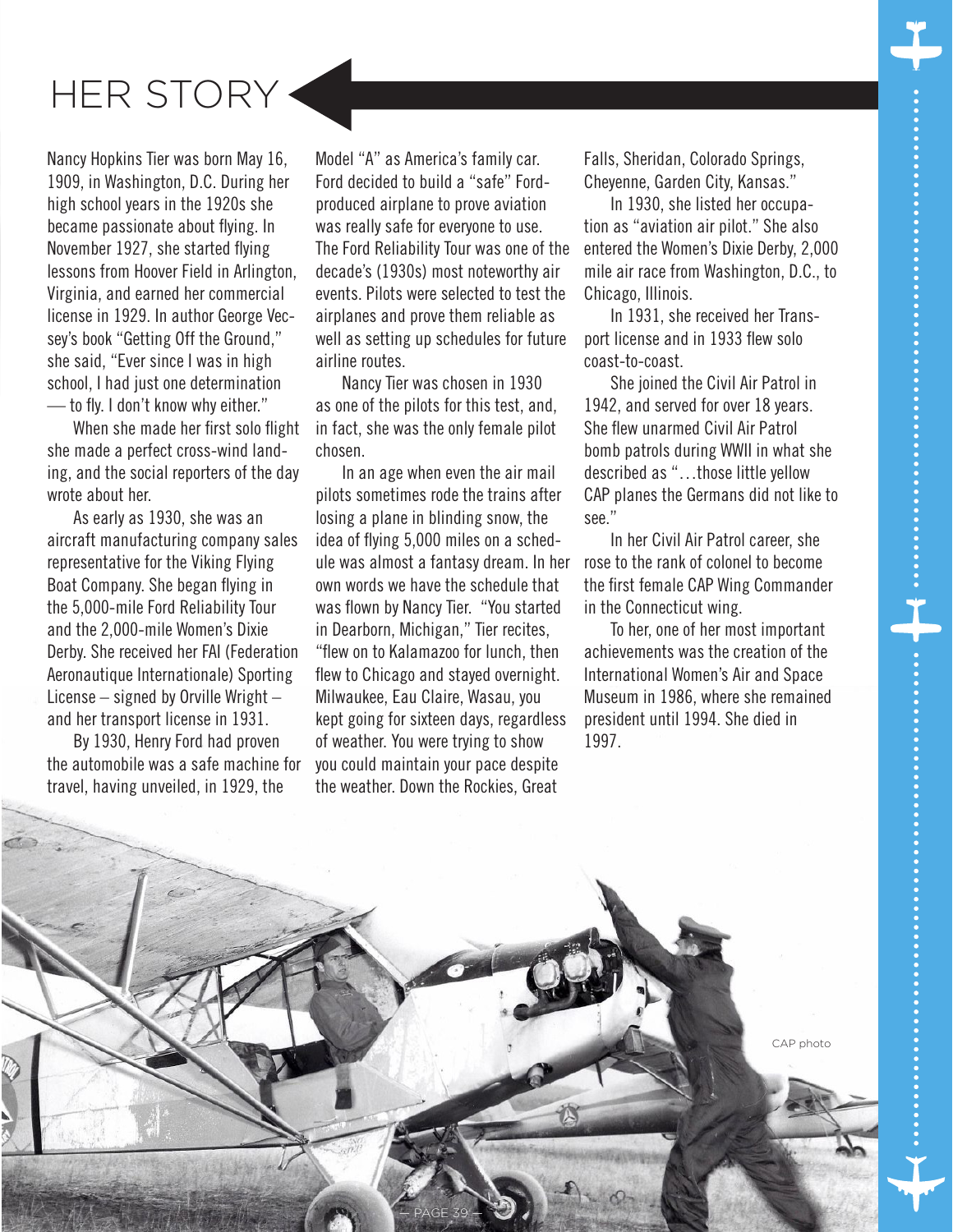### HANDS ON

# build the piper j-3

Students and cadets and will build one of aviations most famous airplanes, the Piper Cub. This was also the first airplane used by the Civil Air Patrol during its World War II patrol. Nancy Hopkins Tier flew a Piper J-3 Cub on anti-submarine patrol missions. This is one of two versions of the Piper J-3 in this booklet. The other is on Page 80.

man by the name of Gil Taylor, and his<br>brother, established the Taylor Broth-<br>ers Aviation Corporation in 1929. One<br>of their mest formus designs were known brother, established the Taylor Brothers Aviation Corporation in 1929. One of their most famous designs was known as the Taylor Cub and it first flew in 1930. The company had a difficult time during the Great Depression and, in 1937, an oilman by the name of William T. Piper took over the ownership and formed the Piper Aircraft Corporation. When first produced by Piper, the Cub was powered by a 40 horsepower Continental A40-4 engine. A very successful version, especially popular during World War II, was powered by a 65 h.p. engine. This had the designation of J-3C-65, but was more commonly known as the J-3 Cub.

Just before entry into World War II, the United States government implemented what was known as the Civilian Pilot Training Program. The aircraft of choice for the "CPT" was the Piper Cub. In 1940, 3,016 Cubs were built and at the wartime peak, a new one left the factory every 20 minutes. It was recorded that over 50,000 trainees began their flight training in Piper Cubs during WWII.

In 1941, the U.S. Army selected the Cub for artillery spotting. It was soon learned that this versatile airplane had capabilities far beyond the Army's initial expectations. The Army's version, modified for various tasks, was known as the L-4 and designated the "Grasshopper." The U.S. Navy had a number of these airplanes designated the NE-1.

Specifications for the 65 h.p. version gave it a maximum speed of 85 mph, and a service ceiling of 12,000 feet. The range was just under 200 miles and the gross weight was 1220 pounds. The airplane had a 35' 2"

### **BACKGROUND**

wingspan and a length of 22' 3".

Civil Air Patrol has a history with this airplane that dates back to WWII. During this time, civilian pilots flew their private aircraft, many of which were Piper Cubs, in patrol along the Atlantic Coast. They conducted exhaustive searches for German submarines, known as U-boats. When a U-boat was sighted, CAP pilots would call in air strikes. German U-boat commanders quickly realized the threat of these tiny aircraft.

Many U-boats would crash-dive upon sighting a CAP aircraft. Some of the submarine crews would try to shoot them down, and, as a result, the Army Air Corps began arming the CAP airplanes with bombs. During the war, two German U-boats were sunk by CAP air crews. If a CAP airplane was shot down, and several were, there was little chance for survival in the cold Atlantic. As a result of this threat, CAP developed a program of search and rescue, which remains one of its three main missions to this day.

Because of the nature of the mission of the early CAP air crews, they became known as the "Flying Minutemen!" They would leave their homes in the morning, go fight in a war during the day, and return for dinner in the evening. This is how the "minutemen" fought during the Revolutionary War.

After the German surrender in 1945, one of Hitler's high-ranking naval officers was asked why the Nazi U-boats had been withdrawn from the U.S. coastal waters early in 1943. The answer: 'It was because of those damned little red and yellow airplanes!" (quoted from Robert E. Neprud's publication, Flying Minutmen).

#### ABOUT THE PLANE

### GENERAL CHARACTERISTICS

- $C$ rew: 1
- **Length:**  $22$  ft. 5 in  $(6.83 \text{ m})$
- **Wingspan:**  $35$  ft.  $3$  in  $(10.74 \text{ m})$
- $\blacksquare$  Height: 6 ft. 8 in (2.03 m)
- **wing area:**  $178.5$  ft.<sup>2</sup> (16.58 m<sup>2</sup>)
- **Empty weight:** 765 lb.  $(345 \text{ kg})$
- $\blacksquare$  Max takeoff weight: 1,220 lb. (550 kg)
- **Powerplant:**  $1 \times$  Continental A-65-8 horizontally opposed four cylinder air-cooled , 65 hp (48 kw) at 2,350 rpm

#### **PERFORMANCE**

- $\blacksquare$  Maximum speed: 87 mph (140 km/h)
- **n** Cruise Speed: 75 mph (121 km/h)
- $\blacksquare$  Range: 220 miles (354 km)
- $\blacksquare$  Service ceiling: 11,500 ft. (3,500 m)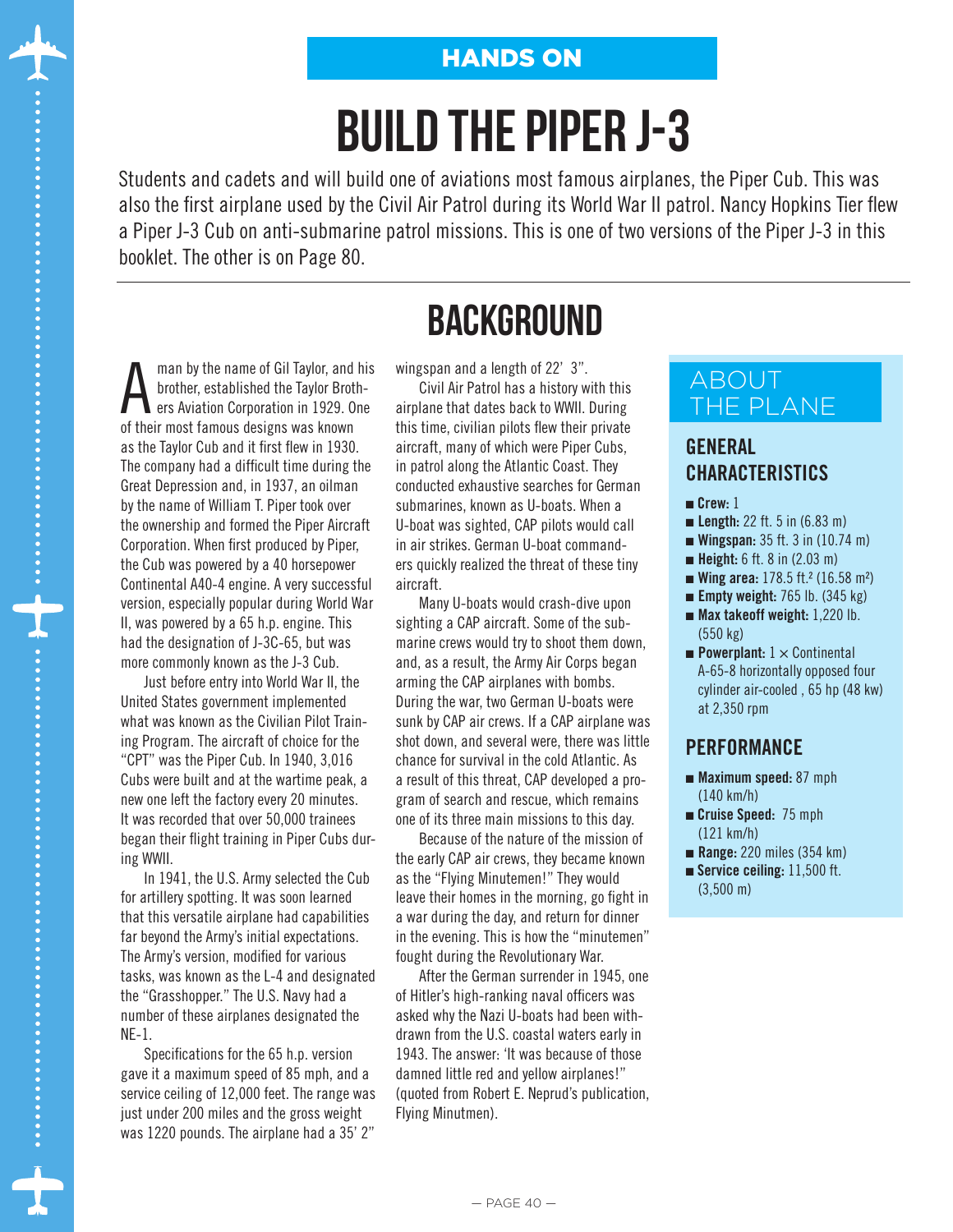### MATERIALS:

- 1. Pattern printed on white heavy index card stock
- 2. 1 U.S. penny, one 2 Euro cent piece, lead foil or other suitable weight (approx. 2.5 grams) for use as a nose weight
- 3. 1 pair of scissors

### PROCEDURE:

- 1. Rough cut all pieces to separate.
- 2. Carefully cut out all pieces.
- 3. Use a U.S. penny as a nose weight. Cut out penny slot in L1, L2, L3, R1, R2, & R3. Note: If a United States one cent piece is unavailable, find a weight of approx. 2.5 to 3 grams. (A two Euro Cent coin works fine.)



4. Glue L1 and R1 together.

5. Fold up horizontal stabilizer tabs and crease the landing gear brace on R2 & L2. (See drawing on the pattern.)

- 6. Glue L2 to L1 and R2 to R1.
- 7. Fold up main wing tabs on R3 & L3 before gluing to R2 and L2.
- 8. Insert penny and glue R4 to R3 and L4 to L3.
- 9. Glue R5 to R4 and L5 to L4.
- 10. Fold under the "wing stiffener portion" of the wing and glue to main wing. Note: At this point, if time is available, press main wing and fuselage under a heavy book and allow to dry overnight.
- 4. Stick glue (Elmer's Glue will work but it tends to be a little messy)
- 5. Ruler or straight edge
- 11. Cut slots in leading and trailing edge in the main wing at the wing root.
- 12. Warp the leading edge of the main wing and make a



slight dihedral (upward angle from horizontal of wings).

- 13. Fold up and glue the first section of the landing gear brace to the fuselage.
- 14. Fold the other three sections of the brace around and under and glue the bottom section to the fuselage forming a triangle.
- 15. Glue the three sections of the main landing gear together.
- 16. Crease the landing gear at the center and bend slightly.
- 17. Crease and fold down the main gear wheel pants so that they are straight up and down.
- 18. Glue main gear to the landing gear brace.
- 20. Attach the main wing to the tabs on the fuselage.
- 21. Attach the top window piece over the cuts in the main wing.
- 22. Insert the horizontal stabilizer in the slot at the tail of the fuselage and glue to the tabs.
- 23. Trim, fly and enjoy.

*Ever since I was in high school, I had just one determination — to fly. I* don't know why either. **33**<br>- Nan "

— Nancy Hopkins Tier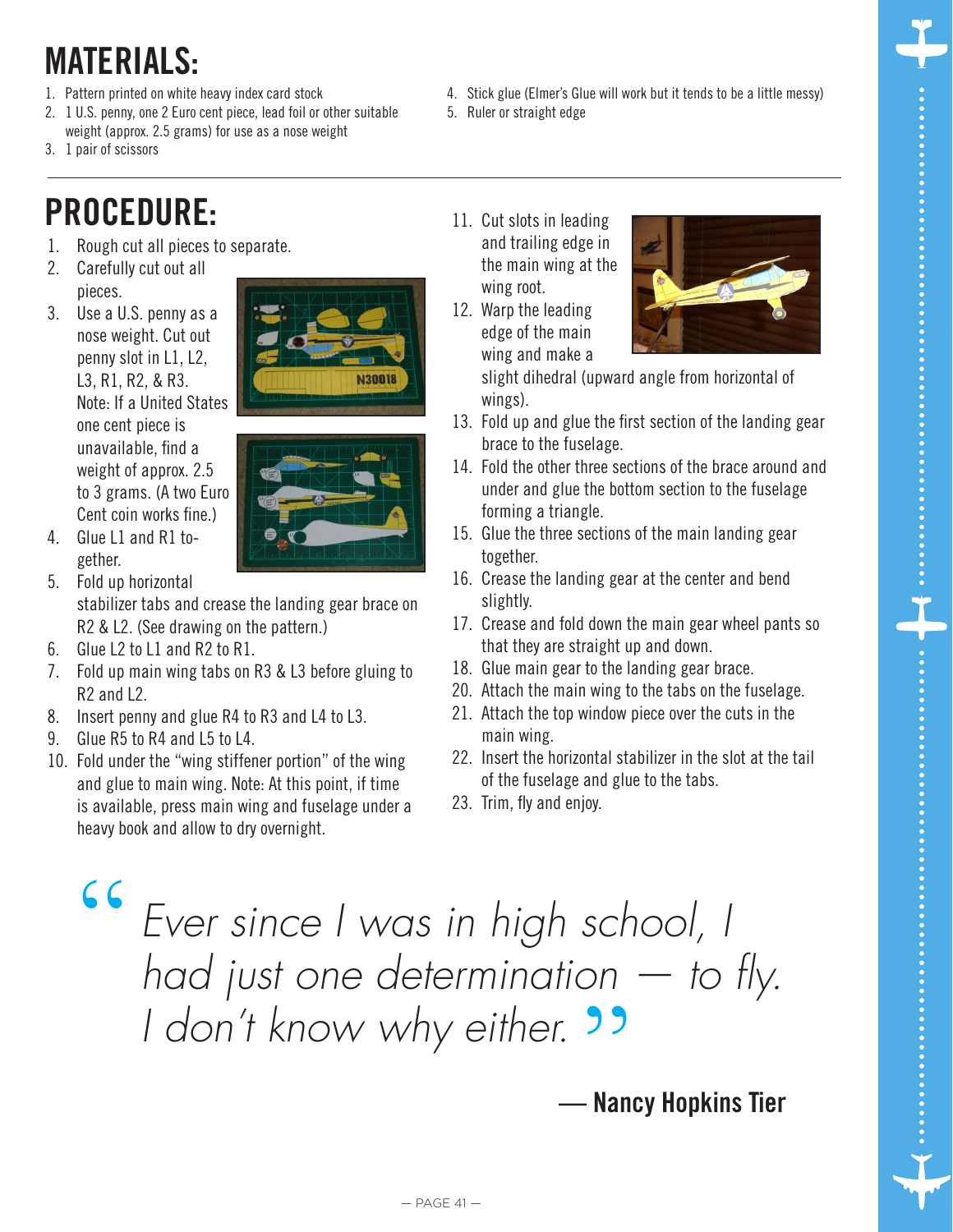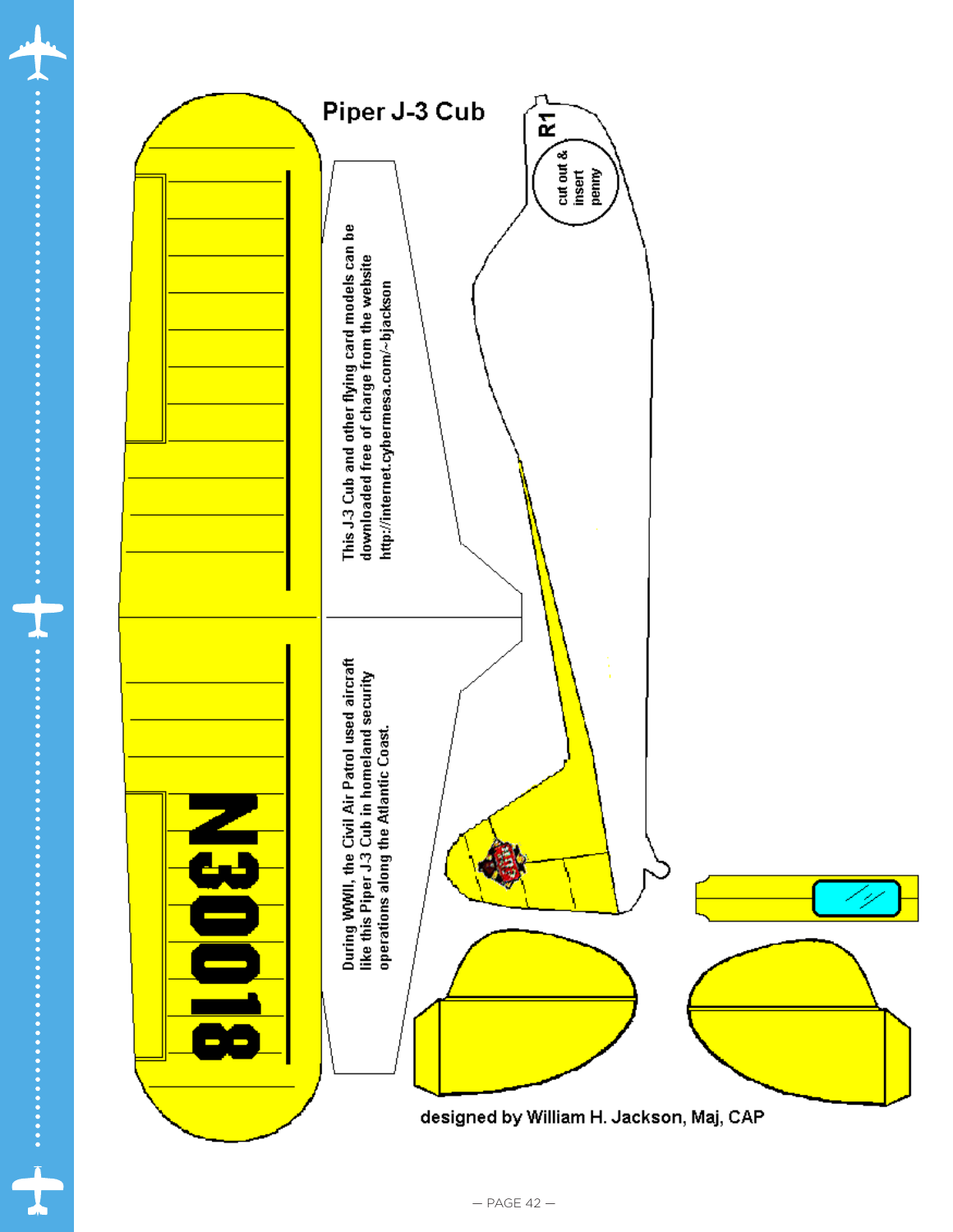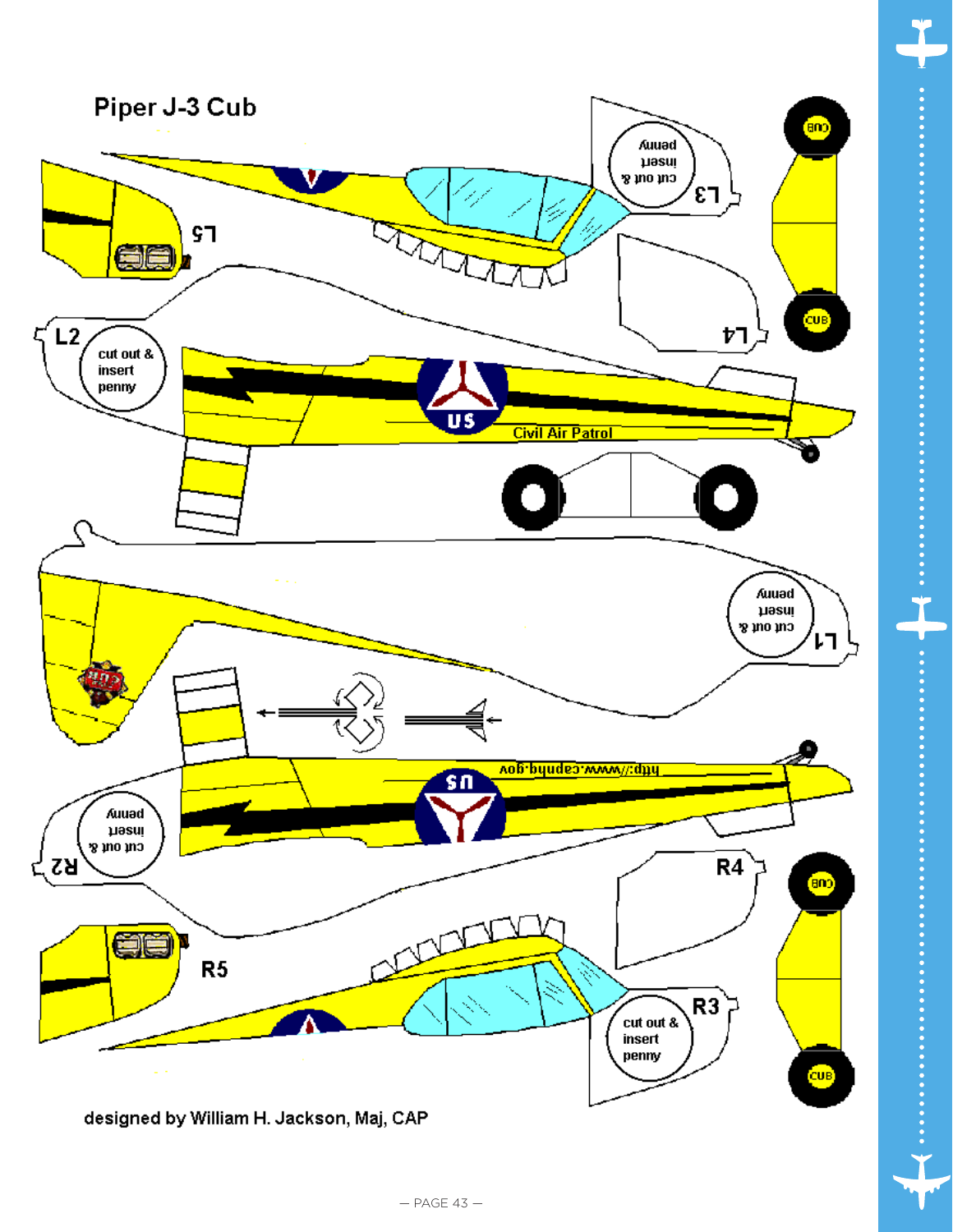## **EXTENSION**

Flying schedules for test pilots in the 1930s were rigorous. Below is the first segment of a sixteen-day trip Nancy Hopkins Tier once described.

### NANCY HOPKINS TIER'S TRIP: Dearborn Michigan to Kalamazoo, Michigan (lunch) Kalamazoo, Michigan to Chicago Illinois (overnight).

Using the map on the next page, label Tier's journey and compute the distance in miles.

### PRESENT DAY CONNECTION:

- $\blacksquare$  Research hour limits to which commercial pilots today must adhere.
- $\blacksquare$  Plot the longest flight you or a member of your family has ever taken.
- $\blacksquare$  Plot a flight to a place in the country you would like to visit.

### **REFERENCES**

- 1. Ficke, George (2005). Nancy Hopkins Tier. Retrieved from http://www.earlyaviators.com/etier.htm
- 2. Flowers, John (2015, January 25). Pioneering pilot earns belated praise from her country, Addison County Independent. Retrieved from http:// addisonindependent.com/201501pioneering-pilot-earns-belated-praise-her-country
- 3. Our History. Retrieved from https://www.ninety-nines.org/charter-members.htm
- 4. Vecsey, George, & Dade, George C. (1979). Getting Off the Ground. New York: E.P. Dutton.



nationalmuseum.af.mil